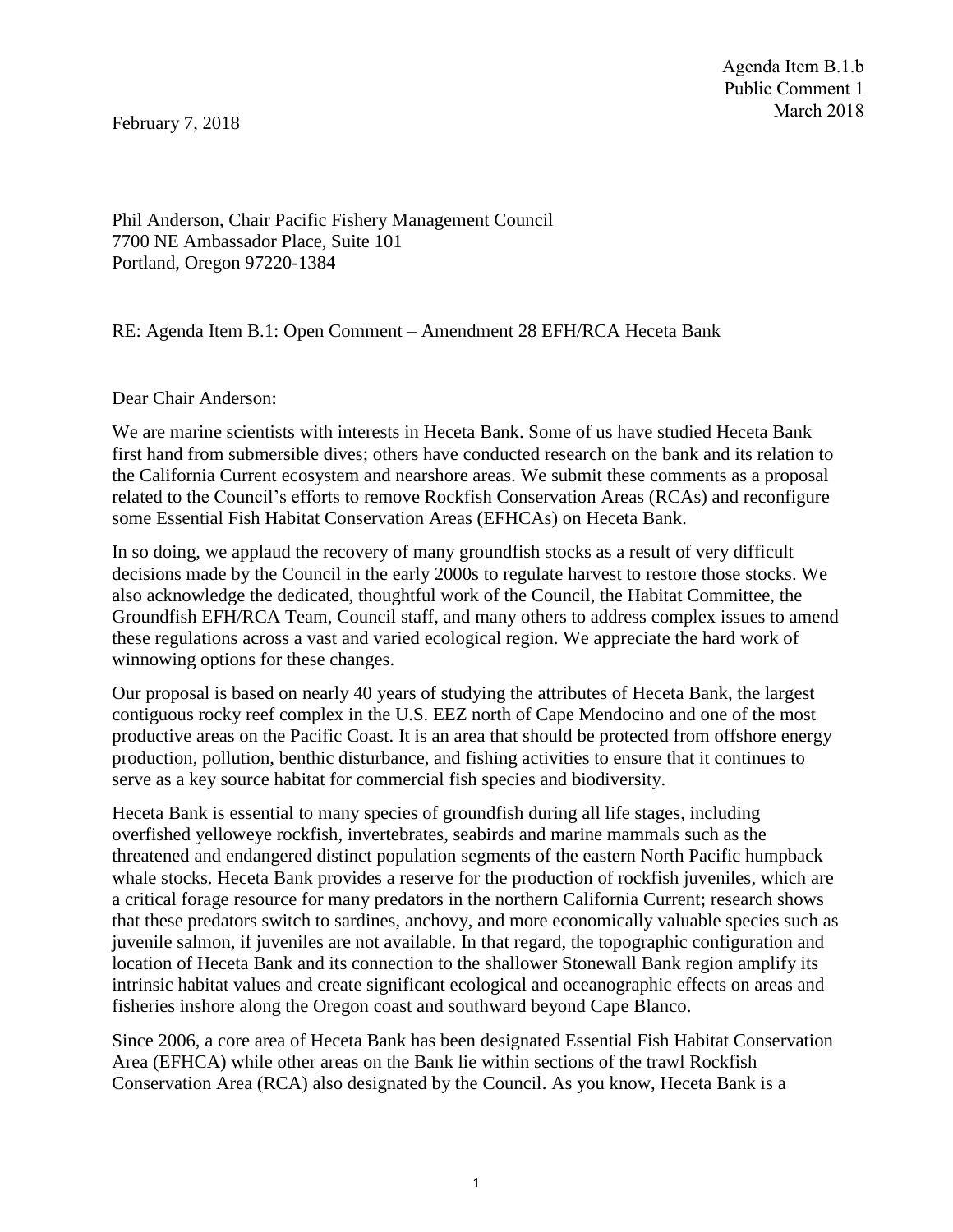Priority Habitat area as defined in Amendment 19 of the Pacific Coast Groundfish Management Plan.

We request that as the Council reduces or removes the RCA designations on Heceta Bank, it expand the existing EFHCA designation to encompass additional rugged hard and mixed rocky reef habitat to the west and to the north. Both areas are predominately located on the continental shelf at depths less than 200 m; however, the western area drops to roughly 500 m in one spot. The western side includes newly identified reef habitat mapped with high resolution sonar.

Within the range of alternatives, Alternative 1.b (as it is now designated) would achieve this expansion. Alternative 1.c would provide some additional protection to the north but not the western area. Thus, we urge the Council to be as expansive as possible for Heceta Bank by approving Alternative 1.b. Expanding the EFHCA designations to these areas aligns with the Council's mission to effectively and sustainably manage groundfish and would meet the Habitat Objectives articulated in Amendment 19 to:

*1. Protect a diverse array of habitat types across latitude ranges and within biogeographic zones that occur in the project area.* 

*2. Protect the full range of benthic habitat to account for each managed species.* 

## *3. Prioritize pristine or sensitive habitats and the gear types most likely to have the highest impact.*

As scientists, we believe expansion of the EFHCA designation on Heceta Bank would support the Council's Habitat Committee to "allow for the development of studies to simultaneously examine the importance of both fishery closures and habitat recovery and…result in an unprecedented opportunity to facilitate applied research that addresses whether habitat protections improve EFH and conditions for groundfish."

In addition to research on Heceta Bank itself, the proximity of Heceta Bank to nearshore protected areas within state waters provides opportunities for long-term study of fishery and ecological linkages between nearshore and offshore areas and for long term research on the effects of climate change on habitats across the shelf. We also point out that Heceta Bank is geographically close to the marine research capacities of Oregon State University, NOAA Fisheries, and the Oregon Department of Fish and Wildlife in Newport, Oregon, as well as opportunities to collaborate on research with fishermen who know this area well.

We believe that this is an unprecedented opportunity for the Council to extend its commitment to research to support sustainable management of groundfish on the West Coast. We urge that these two additional areas of Heceta Bank be designated as EFHCA.

Thank you for the opportunity to comment.

Signed:

Dr. David Ainley Senior Ecologist H. T. Harvey and Associates Ecological Consultants Los Gatos California 95032